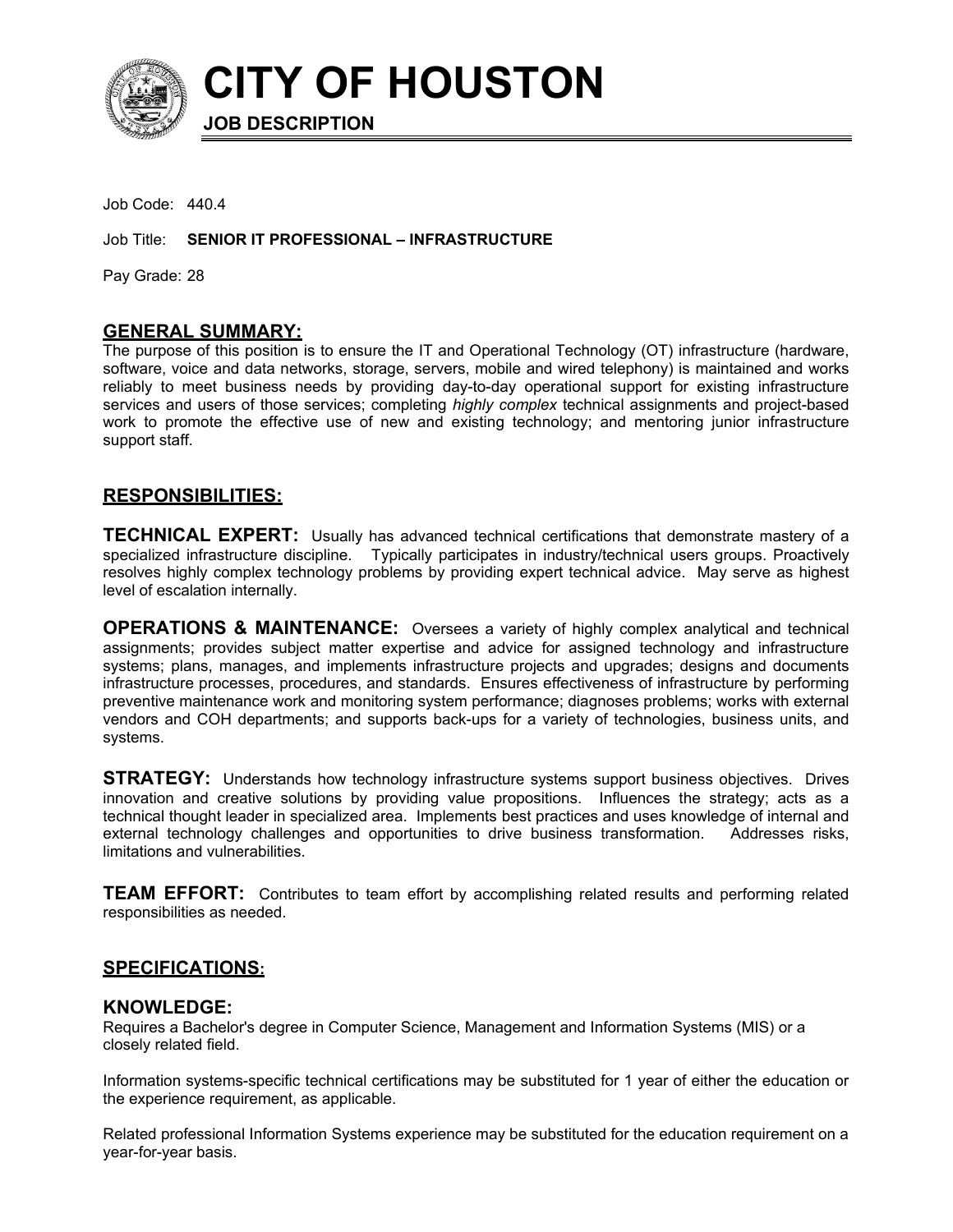## **EXPERIENCE:**

At least six (6) years of technology experience supporting IT infrastructure. System-specific technical certifications required. Advanced certifications and applicable work experience beyond six (6) years may be substituted for up to two (2) years of the education requirement.

System-specific technical certifications may be considered for substitution for 1 year of experience.

A Master's degree in Computer Science, Management and Information Systems (MIS) or a closely related field may be substituted for two years of the experience requirement.

# **SPECIFICATIONS (cont'd):**

## **COMPLEXITY:**

Individual contributor and acknowledged expert for respective infrastructure system. Works independently; frequently coaches other professionals on technical issues. Ability to execute highly complex or specialized projects; adapts precedent and may develop new solutions to complex problems.

## **IMPACT OF ACTIONS:**

Errors in work typically lead to significant inconvenience, risk and costs. The incumbent functions autonomously, with the manager available to answer questions as they arise.

# **SUPERVISION EXERCISED:**

**Direct Supervision:**

No direct reports.

**Indirect Supervision:**

No indirect reports.

## **CONTACTS:**

#### **Internal Contacts**:

Level of internal contact is primarily with managers, Assistant Directors, and Deputy Directors. Interaction involves considerable explanation and persuasion leading to decision, agreement or rejection on complex issues; diplomacy is required; problem-solving discussions regarding responsibilities, finance or work flow or to facilitate change.

#### **External Contacts:**

Level of external contact is primarily with citizens, visitors and/or mid-level representatives of government agencies, guests, vendors and professional contacts with affiliated organizations. Interaction requires substantial sensitivity and persuasion leading to resolution of complex issues, e.g., project coordination and higher-level problem resolution.

## **PHYSICAL EFFORT:**

There are occasional minor discomforts from exposure to less-than-optimal temperature and air conditions. The position may involve dealing with modestly unpleasant situations, as with occasional exposure to office chemicals and/or extensive use of a video display terminal.

## **WORK ENVIRONMENT:**

There are no major sources of discomfort, i.e., essentially normal office environment with acceptable lighting, temperature and air conditions. May occasionally require work in outdoor environment.

## **MISCELLANEOUS:**

All duties and responsibilities may not be included in the above job description.

# **JOB FAMILY: Information Technology – Infrastructure**